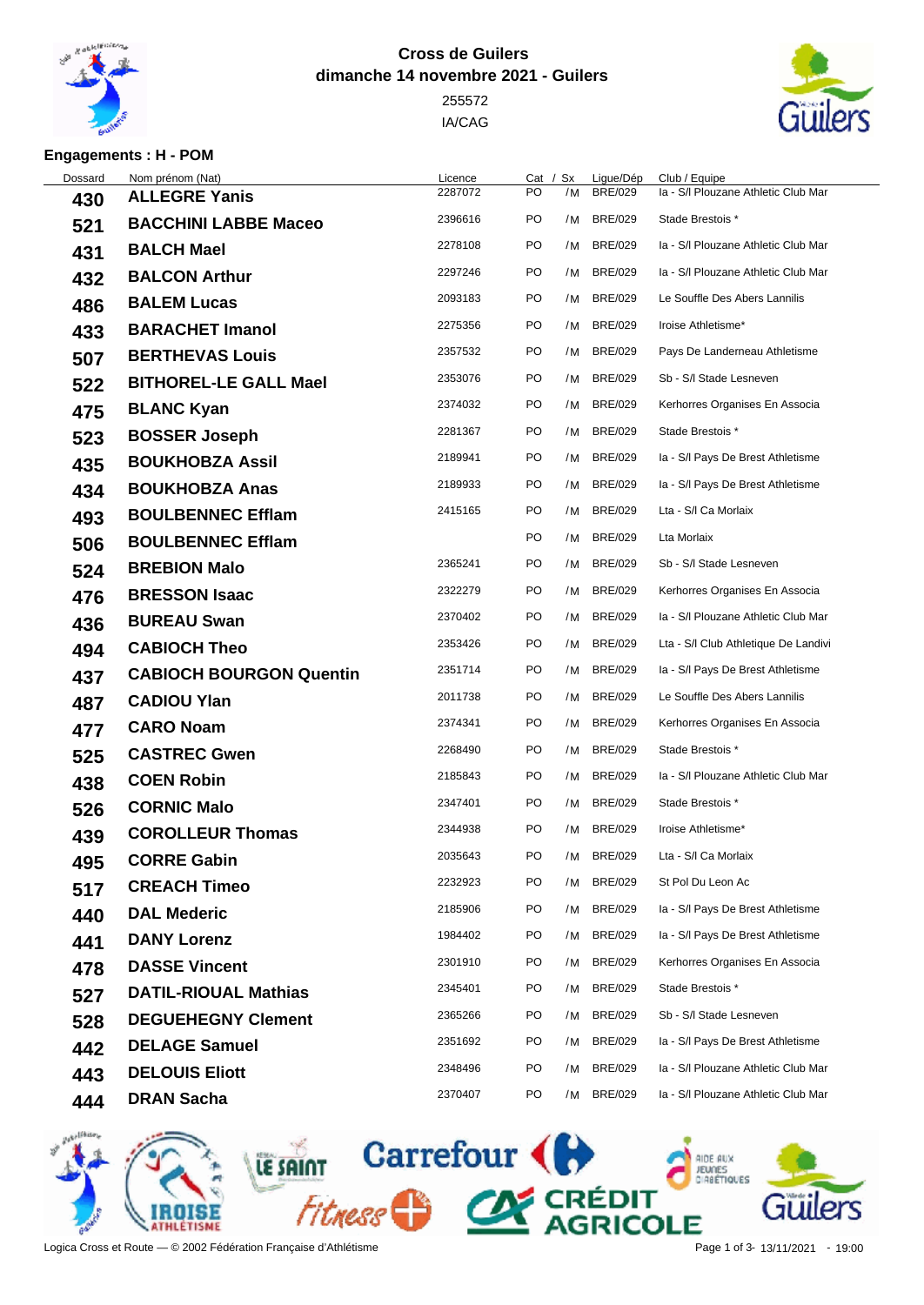| 445 | <b>DRINKEL DUBOIS Tommy</b> | 2230264 | PO  | /M | <b>BRE/029</b> | la - S/I Es Corsen                   |
|-----|-----------------------------|---------|-----|----|----------------|--------------------------------------|
| 479 | <b>DUVAL Tristan</b>        | 2374358 | PO  |    | /M BRE/029     | Kerhorres Organises En Associa       |
| 480 | <b>ECHARD Alexandre</b>     | 2204849 | PO  |    | /M BRE/029     | Kerhorres Organises En Associa       |
| 508 | <b>FALC HUN Adam</b>        | 2357505 | PO  |    | /M BRE/029     | Pays De Landerneau Athletisme        |
| 509 | <b>FAUVE TOUPIN Glenn</b>   | 2357535 | PO  | /M | <b>BRE/029</b> | Pays De Landerneau Athletisme        |
| 446 | <b>FLATRES OLRY Antoine</b> | 2361300 | PO  | /M | <b>BRE/029</b> | la - S/I Ca De Guilers               |
| 447 | <b>FLOCH Gabin</b>          | 2275127 | PO  |    | /M BRE/029     | la - S/I Ca De Guilers               |
| 529 | <b>GACHET Guenael</b>       | 2410784 | PO  | /M | <b>BRE/029</b> | Stade Brestois *                     |
| 510 | <b>GESTIN Ulysse</b>        | 2341778 | PO  |    | /M BRE/029     | Pays De Landerneau Athletisme        |
| 481 | <b>GODEBERT Julian</b>      | 2221971 | PO  | /M | <b>BRE/029</b> | Kerhorres Organises En Associa       |
| 448 | <b>GOLHEN PRIMOT Ethan</b>  | 2109769 | PO  | /M | <b>BRE/029</b> | Iroise Athletisme*                   |
| 449 | <b>GONZALES Thomas</b>      | 2206470 | PO  | /M | <b>BRE/029</b> | la - S/I Ca De Guilers               |
| 450 | <b>GOURMELON Theo</b>       | 2080028 | PO  | /M | BRE/029        | Iroise Athletisme*                   |
| 530 | <b>GUENNOC IIhan</b>        | 2291014 | PO  |    | /M BRE/029     | Sb - S/I Stade Lesneven              |
| 451 | <b>GUERIN Basile</b>        | 2316604 | PO  |    | /M BRE/029     | Ia - S/I Pays De Brest Athletisme    |
| 452 | <b>GUIGNAT Mewen</b>        | 2278100 | PO  |    | /M BRE/029     | Ia - S/I Plouzane Athletic Club Mar  |
| 496 | <b>GUILLERM Gabin</b>       | 2182296 | PO  | /M | <b>BRE/029</b> | Lta - S/I Ca Morlaix                 |
| 482 | <b>HOULLEMARE Clement</b>   | 2374383 | PO  | /M | <b>BRE/029</b> | Kerhorres Organises En Associa       |
| 488 | <b>HULIN Titouan</b>        | 2347757 | PO  | /M | <b>BRE/029</b> | Le Souffle Des Abers Lannilis        |
| 497 | <b>KERBART Gabin</b>        | 2104481 | PO  |    | /M BRE/029     | Lta - S/I Ca Morlaix                 |
| 453 | <b>KERBRAT Maxime</b>       | 2278126 | PO  | /M | <b>BRE/029</b> | Ia - S/I Plouzane Athletic Club Mar  |
| 454 | <b>KERHOAS Tristan</b>      | 2269179 | PO  |    | /M BRE/029     | Ia - S/I Plouzane Athletic Club Mar  |
| 518 | <b>KERLEROUX Pol</b>        | 2232942 | PO  |    | /M BRE/029     | St Pol Du Leon Ac                    |
| 531 | <b>KONIG Arthur</b>         | 2290987 | PO  | /M | <b>BRE/029</b> | Sb - S/I Stade Lesneven              |
| 532 | <b>LABIA Thomas</b>         | 2281792 | PO  | /M | <b>BRE/029</b> | Stade Brestois *                     |
| 455 | <b>LARZUL Camille</b>       | 2348479 | PO  | /M | <b>BRE/029</b> | Ia - S/I Plouzane Athletic Club Mar  |
| 456 | <b>LE BORGNE Tristan</b>    | 1979913 | PO. |    |                | /M BRE/029 la - S/l Ca De Guilers    |
| 498 | <b>LE FLOCH Theo</b>        | 2353370 | PO  | /M | <b>BRE/029</b> | Lta - S/I Club Athletique De Landivi |
| 511 | <b>LE FRIANT Hugo</b>       | 2345739 | PO  | /M | <b>BRE/029</b> | Pays De Landerneau Athletisme        |
| 512 | <b>LE GALL Maxime</b>       | 2365794 | PO  | /M | <b>BRE/029</b> | Pays De Landerneau Athletisme        |
| 457 | <b>LE HEN Noa</b>           | 2393680 | PO  | /M | <b>BRE/029</b> | Ia - S/I Plouzane Athletic Club Mar  |
| 533 | <b>LE MERDY Maho</b>        | 2413296 | PO  | /M | <b>BRE/029</b> | Sb - S/I Stade Lesneven              |
| 483 | <b>LE PAPE Loevan</b>       | 2232567 | PO  | /M | <b>BRE/029</b> | Kerhorres Organises En Associa       |
| 489 | <b>LE PISSART Malo</b>      | 2347787 | PO  | /M | <b>BRE/029</b> | Le Souffle Des Abers Lannilis        |
| 458 | <b>LE RU Victor</b>         | 2278113 | PO  | /M | <b>BRE/029</b> | Ia - S/I Plouzane Athletic Club Mar  |
| 490 | <b>LE TOCQUET Corentin</b>  | 2138012 | PO  | /M | <b>BRE/029</b> | Le Souffle Des Abers Lannilis        |
| 459 | <b>LEBIGRE Antonin</b>      | 2397045 | PO  | /M | <b>BRE/029</b> | la - S/I Ca De Guilers               |
| 513 | <b>LECERF Lilian</b>        | 2400654 | PO  | /M | <b>BRE/029</b> | Pays De Landerneau Athletisme        |
| 484 | <b>LECLERCQ Eliott</b>      | 2240605 | PO  | /M | <b>BRE/029</b> | Kerhorres Organises En Associa       |
| 499 | <b>LEDAN Gaspard</b>        | 2379283 | PO  | /M | <b>BRE/029</b> | Lta - S/I Club Athletique De Landivi |